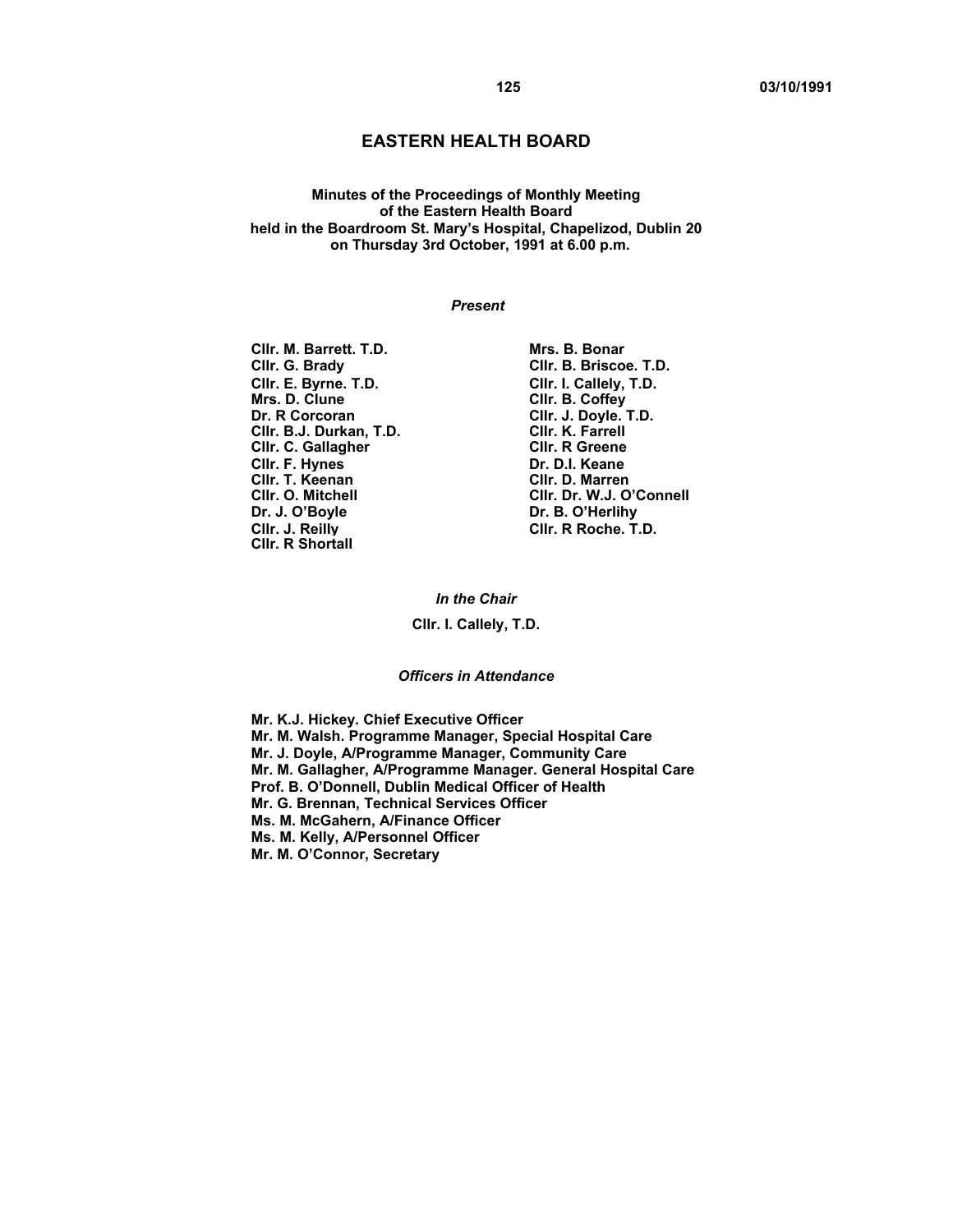# **106/1991 CONDOLENCES**

*On the proposal of the Chairman, votes of sympathy were passed with the following:* 

- **1. Mary O'Halloran, Public Health Nurse, Terenure Health Centre, on the death of her mother.**
- **2. Mrs. Kathleen D'Arcy, Supervising Cleaner, 1 James's Street, on the death of her brother**
- **3. Ms. Bridget Brady; Cleaner. 1 James's Street on the death of her sister.**
- **4. The family of Declan Sullivan, St. Ita's Hospital, Portrane.**

# **107/1991 CHAIRMAN'S BUSINESS**

*The Chairman read the following report which was noted by the Board:-* 

**"St. James's Hospital Board** 

**The term of office of the St. James's Hospital Board expires on 8th October.** 

**I have been notified by the Department of Health that the Minister has decided that it would be appropriate to appoint a new board for a further interim period of one year.** 

**The St. James's Hospital Board [Establishment] Order provides that four members of the Board shall be appointed on the nomination of our Board and the Minister has requested that we advise him of our Board's nominees for appointment to the board for the period ending on 8th October, 1992.** 

**In accordance with the usual practice the nomination of four members for appointment as members of the St. James's Hospital Board will be on the agenda for the November meeting of our Board."** 

# **108/1991 CONFIRMATION OF MINUTES OF MONTHLY MEETING HELD ON 5TH SEPTEMBER, 1991**

*The minutes of the monthly meeting held on 5th September, 1991, having been circulated, were confirmed on a proposal by Mrs. Clune, seconded by Deputy Durkan.* 

**[a] Matters arising from the minutes** 

**Deputy Durkan referred to item no. 3 on page 116 regarding the proposed meeting with representatives of the South Eastern Health Board and requested that arrangements be made for the meeting as soon as possible.**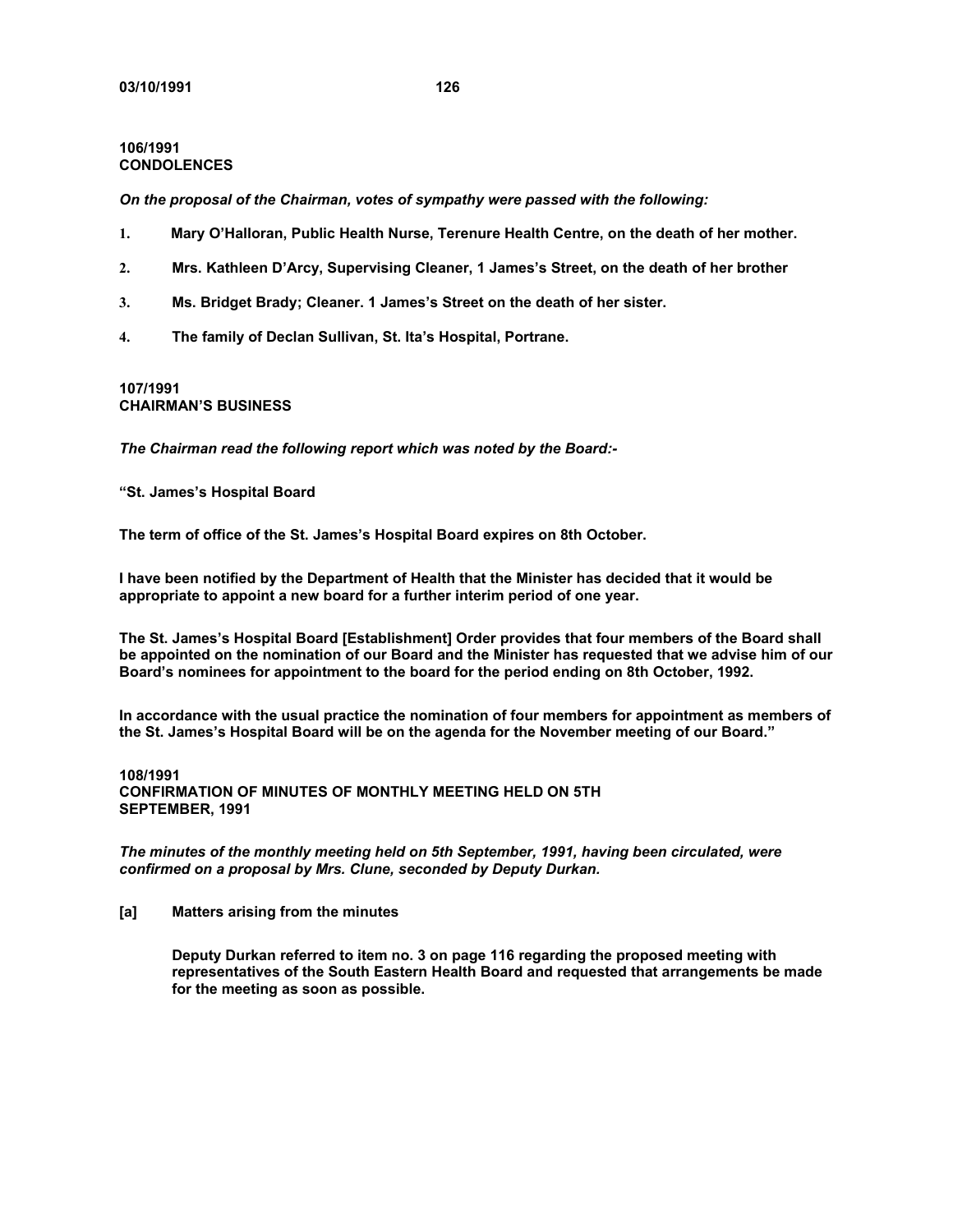# **109/1991 QUESTIONS TO THE CHIEF EXECUTIVE OFFICER**

*On a proposal by Deputy Barrett, seconded by Mrs. Bonar, it was agreed to answer the questions which had been lodged.* 

#### **[i] Cllr. O. Mitchell**

**"To ask the Chief Executive Officer to outline how the geographic areas of responsibility are determined for Health Inspectors and how often these areas are reviewed?"** 

**Reply** 

**Environmental Health Officers are officers of the Eastern Health Board but as a major portion of their work relates to local authority functions they are also Authorised Officers of Dublin Corporation, Dublin County Council, Dun Laoghaire Borough Council, Kildare and Wicklow County Councils in relation to these functions i.e. Housing, Planning and Sanitary Services. Air and Noise Control and Community and Environmental matters.** 

**The Environmental Health Officer's duties for the Health Board include Food Hygiene Regulation and Education, Infectious Diseases. Port/Air Service and Pest Control.** 

**For the purpose of the delivery of the service our Board's area is divided into five districts as follows: -** 

**Dublin City Dublin County Dun Laoghaire Borough Kildare County Wicklow County** 

**Dublin City is further subdivided into six food hygiene districts north and south of the Liffey and nine local authority districts north and south of the Liffey. Officers work exclusively on either health board duties or local authority duties.** 

**The above divisions for delivery of services may be reviewed from time to time in the light of changed needs or circumstances.** 

**[ii] Cllr. K. Farrell** 

**"To ask the Chief Executive Officer to report on the orthodontic service and the waiting list for treatment in the Board's area, and give the following details:-** 

- **(a) Numbers on the waiting list for orthodontic care, and numbers on priority list 1, 2, 3 and 4**
- **(b) Number of Eastern Health Board patients who finished their course of treatment last year**
- **(c) Number of orthodontists employed by the Eastern Health Board, and where they are located**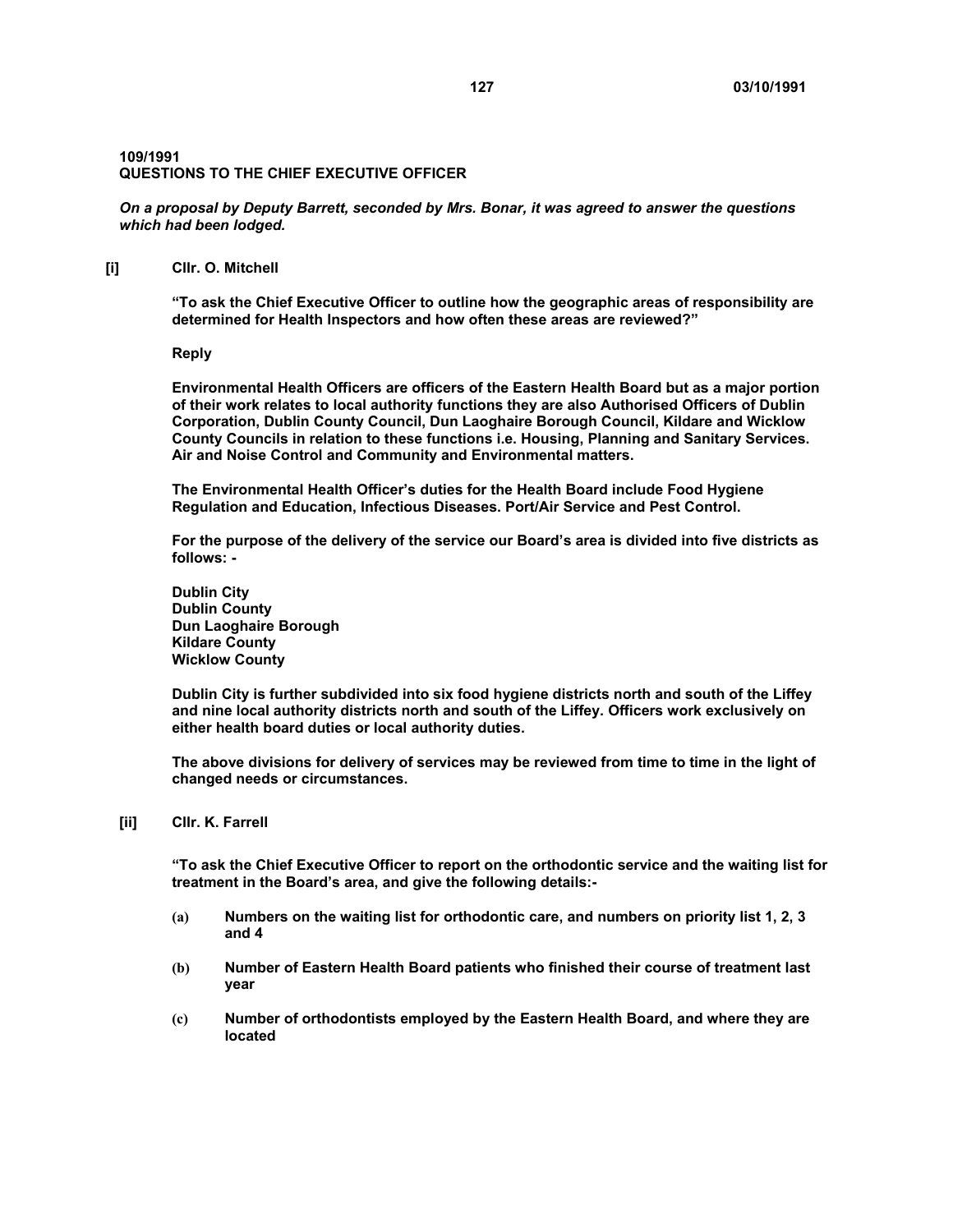- **(d) Number of patients currently receiving treatment from each orthodontist**
- **(e) Number of Board's dentists who have received orthodontic training from our consultant orthodontists**
- **(f) Number of Board's dentists currently in training for orthodontic care**
- **(g) Number and location of properly equipped orthodontic clinics"**

#### **Reply**

**Our Board is at present making arrangements with the recently appointed Consultant Orthodontist to provide a modern orthodontic service together with the facility to train our Dentists in this particular area of dental care as well as treating patients with more severe orthodontic conditions.** 

**[a] The priority waiting list is as follows:-** 

| Category 1 | 17    |                    |
|------------|-------|--------------------|
| Category 2 | 3.254 |                    |
| Category 3 | 2.545 |                    |
| Category 4 | 1.635 | <b>Total 7,451</b> |

**A further 1,500 on the waiting list are in the process of categorisation.** 

- **[b] 2,250**
- **[c] [i] A full time Consultant Orthodontist is now employed and is currently based in Baggot Street Community Hospital.** 
	- **[ii] Two Consultant Orthodontists provide three night sessions per week in the Dental Clinic. Old County Road, Crumlin.**
	- **[iii] One trainee Consultant Orthodontist provides one night session per week in Old County Road.**
	- **[iv] Four dentists who are training for the Diploma in Orthodontics provide four (4) sessions in Old County Road.**
	- **[v] Five dentists with the Diploma in Orthodontics provide 8 day sessions per week in North Strand.**
	- **[vi] One dentist with the Diploma in Orthodontics provides two sessions in Greystones and two in Leixlip per week. Another dentist with specialist qualifications provides occasional sessions in Kildare.**

**Total Consultant/Specialist sessions - 20 per week.** 

| [d] | [1] | Number in treatment by<br>consultants/ Specialists | $\blacksquare$ | 1.460 |                |       |
|-----|-----|----------------------------------------------------|----------------|-------|----------------|-------|
|     | [2] | Number In treatment by<br>our Board's Dental       |                |       |                |       |
|     |     | <b>Surgons</b>                                     |                |       | $\blacksquare$ | 2,200 |
|     |     | <b>TOTAL –</b>                                     |                |       | $\blacksquare$ | 3.660 |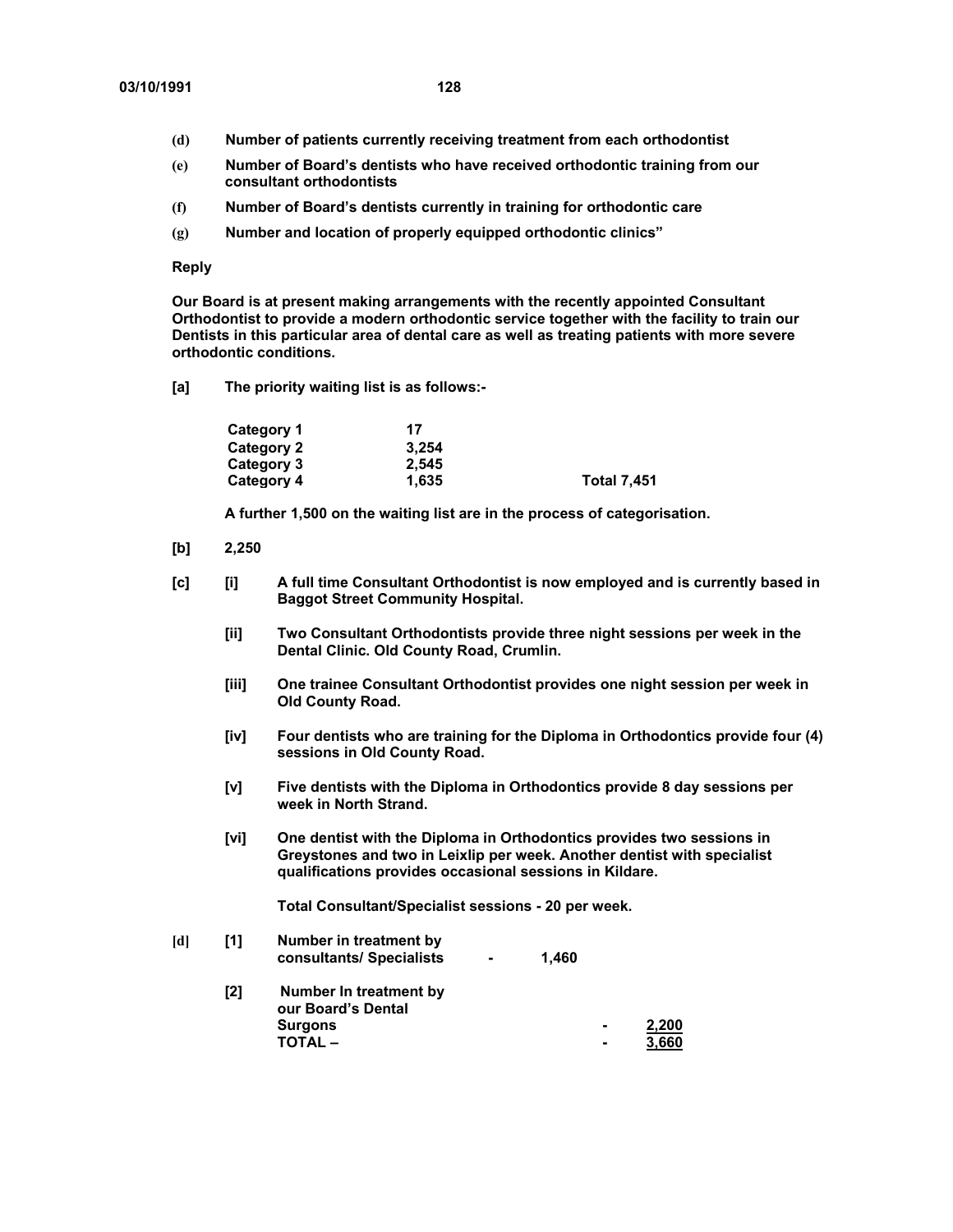**[e] Our Board employs one whole time Consultant Orthodontist who recently joined the staff. She has not yet commenced orthodontic training of dental staff. Under the tuition of Consultant staff from the Dublin Dental Hospital, 7 of our Dental Surgeons have had training in orthodontics.** 

**One Dental Surgeon will qualify with the Diploma in Orthodontics in early 1992 and a second started training in this qualification this year.** 

- **[f] 2(See question (e))**
- **[g] All our Board's Dental Clinics are suitable for the provision of Orthodontic treatment. Some clinics have recently been provided with special equipment at the request of the Specialists – i.e. Greystones, Old County Road, Crumlin, North Strand, Leixlip.**
- **[iii] Mr. G. McGuire**

**"Can the Chief Executive Officer outline what grants or monies are paid by this Board to Family Planning Agencies, also will he list the amount and the agencies to which grants were made for the years 1989, 1990, 1991 and the criteria used for determining the amount each agency received?"** 

# **Reply**

**Grants were paid by our Board in the years stated to the following agencies:-** 

| <b>AGENCY</b>                                                     | <b>GRANTS PAID OR TO BE PAID</b> |                                      |                 |  |
|-------------------------------------------------------------------|----------------------------------|--------------------------------------|-----------------|--|
|                                                                   | <b>For 1989</b>                  | <b>For 1990</b>                      | <b>For 1991</b> |  |
| <b>Catholic Marriage Advisory Council</b>                         | £33.000                          | E33.000                              | £33,000         |  |
| <b>Irish Family Planning Association</b>                          | Paid<br>by the                   | <b>Directly</b><br>Dept<br>of Health | £10,000**       |  |
| National Association of the Ovulation Method<br><b>of Ireland</b> | £16,500*                         | £16,500                              | £16,500         |  |

**\* A special grant from the National Lottery proceeds was paid in this year.** 

**\*\* Grant payment transferred to our Board by Department of Health.** 

**[iv] Cllr. E. Byrne, T.D.** 

**"To ask the Chief Executive Officer, if in the light of the letter from the Minister for Health, Rory O'Hanlon (enclosed), he will say.** 

**(a) if he has ever received an application from Ard Scoll Eanna. Crumlin Road to have eligibility for Dental Service extended to its pupils**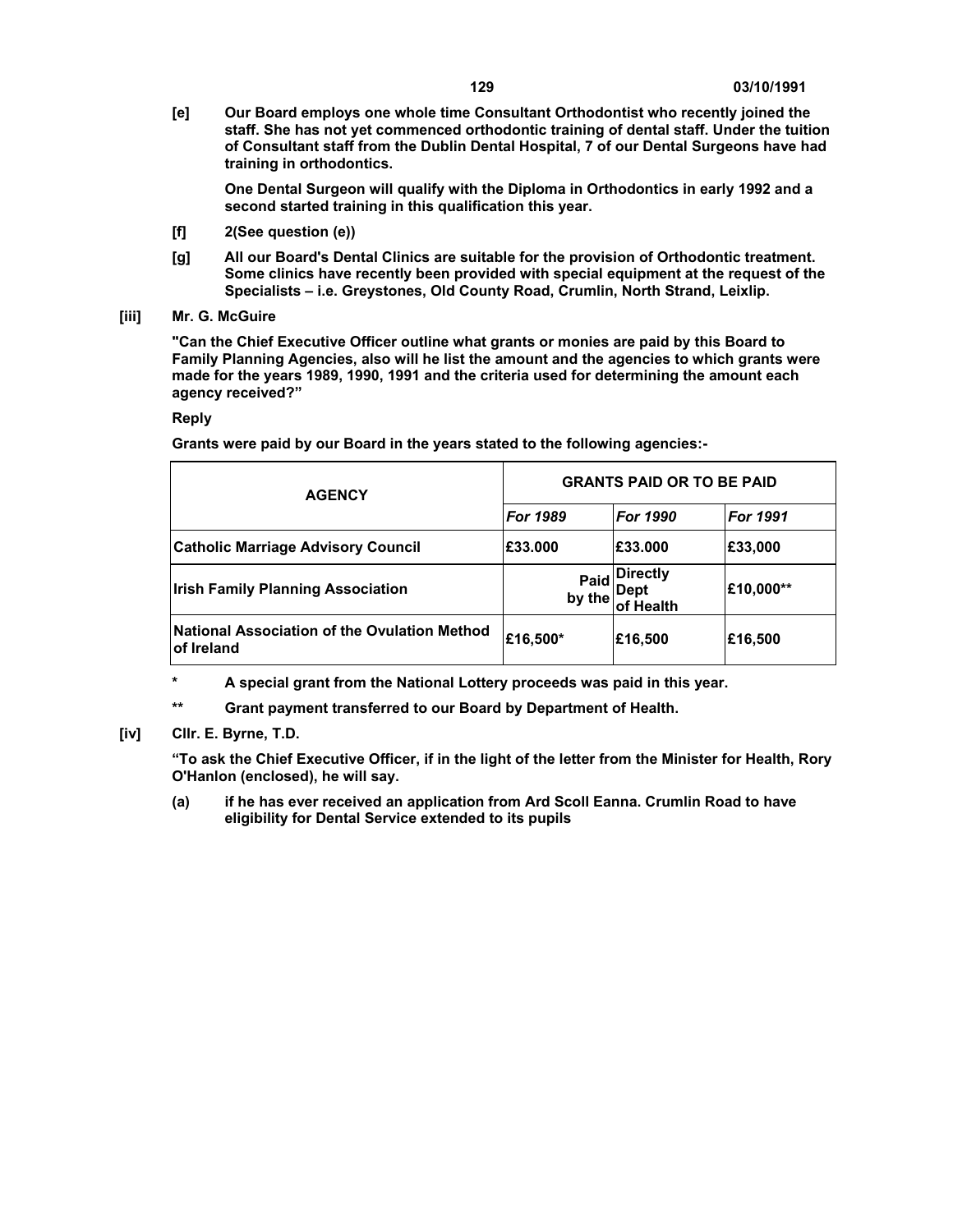**(b) what the Board's position is to requests of this nature"** 

**Reply** 

- **[a] Ard Scoil Eanna is a fee paying Junior (Primary) and 2nd Level school. It has not applied to our Board to have eligibility for the School Medical/Dental Services extended to its pupils. Pupils attending this school whose parents have medical cards are, of course, covered for dental treatment.**
- **[b] There is discretion to extend the school medical service to schools which are not national schools, on application. All such applications would be considered in the light of available resources and the impact on our Board's capacity to deliver statutory services in the short term.**

**The total number of such schools in our Board's area is 24."** 

# **110/1991**

#### **CHIEF EXECUTIVE OFFICER'S REPORT**

*The Chief Executive Officer read the following report which was noted by the Board:-* 

*1. Health Screening - Motile Clinics* 

**This matter was raised by notice of motion by Cllr. Farrell at the last meeting and I undertook to report further on the subject to the next meeting of the Board. I asked the Dublin Medical Officer of Health. Professor Brendan O'Donnell to look into this matter and to comment generally for the information of our Board on the subject of health screening: also to follow up on mobile screening clinics, as distinct from established health screening organisations, and to try and identify the extent to which such mobile screening units are in operation in our Board's area and to comment as to what general advice might be given to our Board and to the general public in that regard.** 

**I have circulated for the information of members a copy of Professor O'Donnell's general comments to me on this subject. Since that report he has been carrying out further follow-up work in relation to the activities of the mobile screening units and with Chairman's agreement I am asking him to make a further report to our Board at this meeting on this subject.** 

*2. Adoption of Romanian children* 

**I have circulated under correspondence with the agenda papers for this meeting copy of Department of Health letter of 13th September, 1991 regarding the advice which they had received from the Department of Justice that the Romanian Adoption Committee has suspended all its operations until October/November 1991.**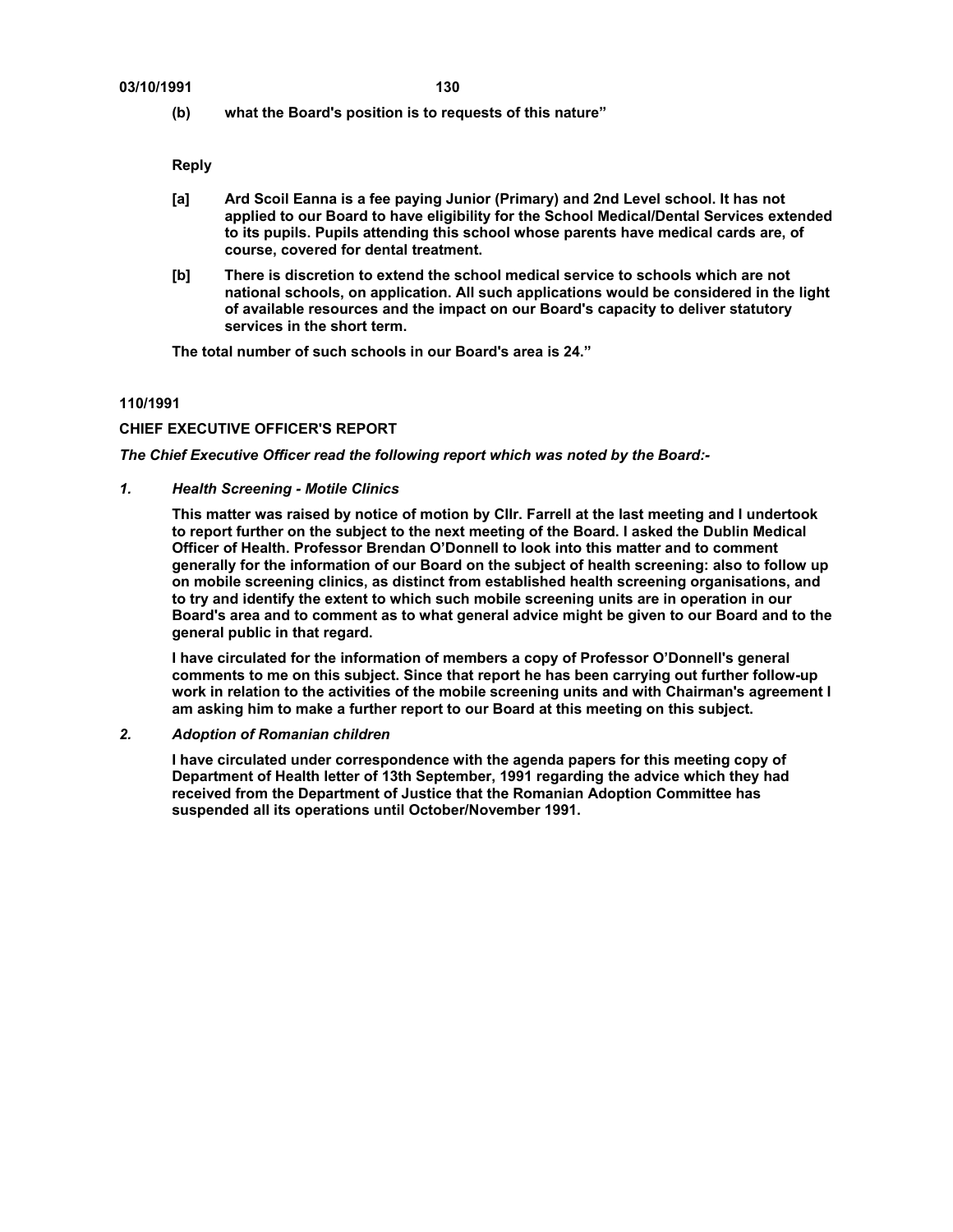**The letter also refers to the requirement that, in future, for a period of six months from the date of registration of a child for adoption, the Romanian Adoption Committee must make every effort to place the child with a Romanian family resident in that country or, failing that, with a Romanian family living outside the country. If, after this six month period, the child has not been placed, the Committee can offer the child for adoption to a foreign family.** 

#### *3. Review of Ambulance Service*

**The Minister of State at the Department of Health. Mr. Chris Flood, T.D., has announced that a major review of the organisation management and coordination of the ambulance service, which will be undertaken by the Department of Health together with the Health Boards, will start immediately and will examine the nature and level of service required.** 

**The review will cover the following main areas:-** 

- **Communications**
- **Cardiac Ambulance Services**
- **Organisation, management and co-ordination of the ambulance service, and**
- **Contractual arrangements and relationships for the ambulance service in Dublin.**

**The Minister has indicated that the review will take into account the views of all interested parties and that wide ranging discussions and consultations will be held.** 

#### *4. Child Abduction and Enforcement of Custody Orders Act, 1991*

**I have circulated this evening, for the information of members, copies of letter dated 30th September, 1991 from the Department of Justice enclosing a copy of a statement which has been issued in relation to the Child Abduction and Enforcement of Custody Orders Act. 1991 which came into force on 1st October, 1991.** 

**The Act gives the force of law to** 

- **[a] the Hague Convention on the Civil Aspects of Child Abduction and**
- **[b] the Council of Europe Convention on Recognition and Enforcement of decisions concerning Custody of Children and on the Restoration of Custody of Children.**

**The Central Authority, for the purpose of the Conventions, is the Minister for Justice.** 

*5. National Fuel Scheme 1991/1992* 

**I have circulated this evening for the information of members a copy of the Circular we received today from the Department of Social Welfare in relation to National Fuel Scheme.**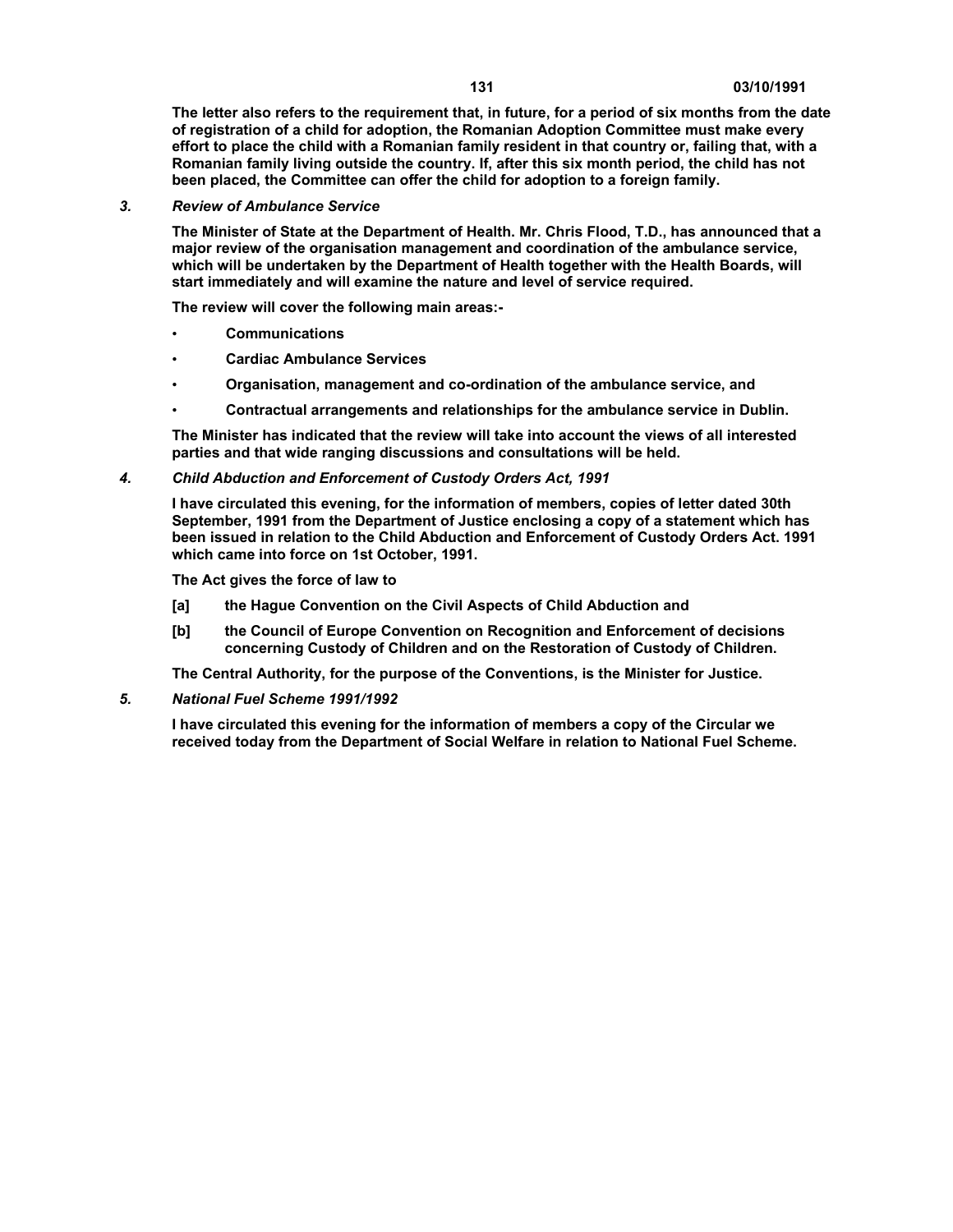#### **03/10/1991 132**

**Members will note that the scheme will operate from Monday 14th October next for a period of 26 weeks up to and, including Friday 10th April, 1992.** 

**The weekly allowance to qualified applicants win be £5.00 and details of the qualifying conditions are as set out In the Circular as are the categories of persons eligible to receive a Fuel Allowance either from the Health Board or directly from the Department of Social Welfare.** 

**A special additional smokeless fuel allowance of £3.00 per week applies to low-income households in the Dublin area.** 

#### *6. Health Research Board Annual Report, 1990*

**The Health Research Board has recently published its annual report and accounts for 1990 and a copy has been circulated this evening to each member** 

**An outline of a number of epidemiological studies relevant to interests and responsibilities of our Board is included in the Report.** 

**A number of these studies will be the subject of reports to the Special Hospital and Community Care Programme Committees in due course."** 

*Following a discussion on Health Screening Clinics to which Cllr. Farrell, Cllr. Reilly, Cllr, Gallagher and Deputy Durkan contributed and to which the chief Executive Officer and Prof. O'Donnell, Dublin Medical Officer of Health replied it was agreed to convey to the Minister for Health the concern expressed by members in relation to the members of mobile screening clinics operating throughout the country.* 

# **111/1991**

#### **SPECIAL COMMITTEE ON BALLYMUN- MEMBERSHIP**

*The following Report no. 90/1991 was submitted.* 

**"Following the recent changes in Board membership six vacancies exist on our Board's Special Committee on Ballymun, which has been concerned with the service needs and problems of the Ballymun area.** 

**The current members of the Special Committee are:-** 

- **1. Cllr. F. Hynes. (Chairman)**
- **2. Mrs. B. Bonar**
- **3. Cllr. I. Callely T.D.**
- **4. Mrs. D. Clune**
- **5. Prof. J.S. Doyle**
- **6. Cllr. T. Keenan**
- **7. Mr. G. McGuire**
- **8. Cllr. J. Reilly**

**The appointment of six members to fill the vacancies on the Special Committee is a matter for our Board."**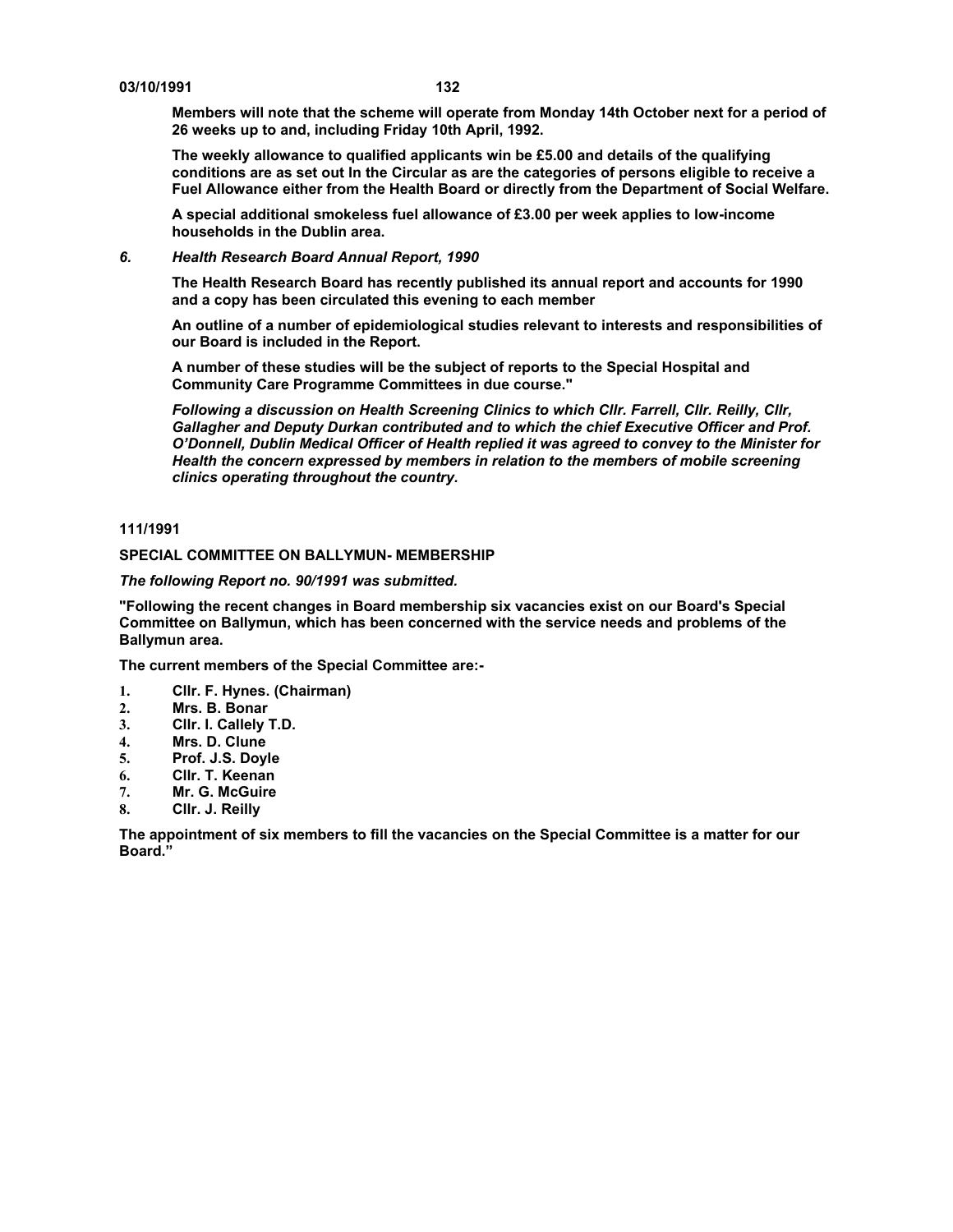*The following members were nominated to fill the vacancies on of the Special Committee on Ballymun:-* 

*Cllr. R. Shortall, Ms. M. Nealon, Dr. J. O'Boyle, Cllr. C. Gallagher, Cllr. M. Barrett, T.D., Cllr. R. Greene.* 

#### **112/1991**

**COMMITTEE ON HEADQUARTERS ACCOMMODATION** 

**The following Report no. 31/1981 was submitted.** 

**"Following the recent changes in Board membership four vacancies exist on the Committee appointed in connection with the conversion of Dr. Steeven's Hospital for use as Headquarters Accommodation for our Board.** 

**The current members of the Committee are** 

- **1. Cllr. I. Callely T.D. (Chairman)**
- **2. Cllr. F. Hynes**
- **3. Mrs. D. Clune**
- **4. Dr. B. O'Herlihy**

**The appointment of four members to fill the vacancies on the Committee is a matter for our Board."** 

*The following members were appointed, to be members of the Committee:-* 

*Cllr. G. Brady, Cllr. B. Coffey, Cllr. O. Mitchell, Cllr. D. Marren* 

#### **113/1991**

#### **FORMER INSTITUTE OF CLINICAL PHARMACOLOGY SITE**

**The following Report no. 32/1991 from the Chief Executive Officer was submitted.** 

**"An agreement concluded by our Board in September 1980 with the Biological and Medical Research Institute [subsequently called the Institute of Clinical Pharmacology] provided for compensation by our Board to the Institute in respect of temporary buildings which it had on the Garden Hill site in order to facilitate the development of St. James's Hospital. That site had been leased to BMRI/ICP by our Board. The agreement also provided for the lease by our Board of an alternative site at Rialto for the construction of permanent buildings by the Institute.** 

**The figure agreed in respect of the compensation was £175,000 subject to adjustment for inflation in accordance with the price index of the Royal Institute of Chartered Surveyors [Ireland]. As this compensation was to facilitate the development of St. James's Hospital it was to be part of the cost of that project.** 

**A lease was made between our Board and the Institute of Clinical Pharmacology in December 1983 as envisaged in the agreement of September 1980 in respect of the Rialto site as outlined in the attached map.**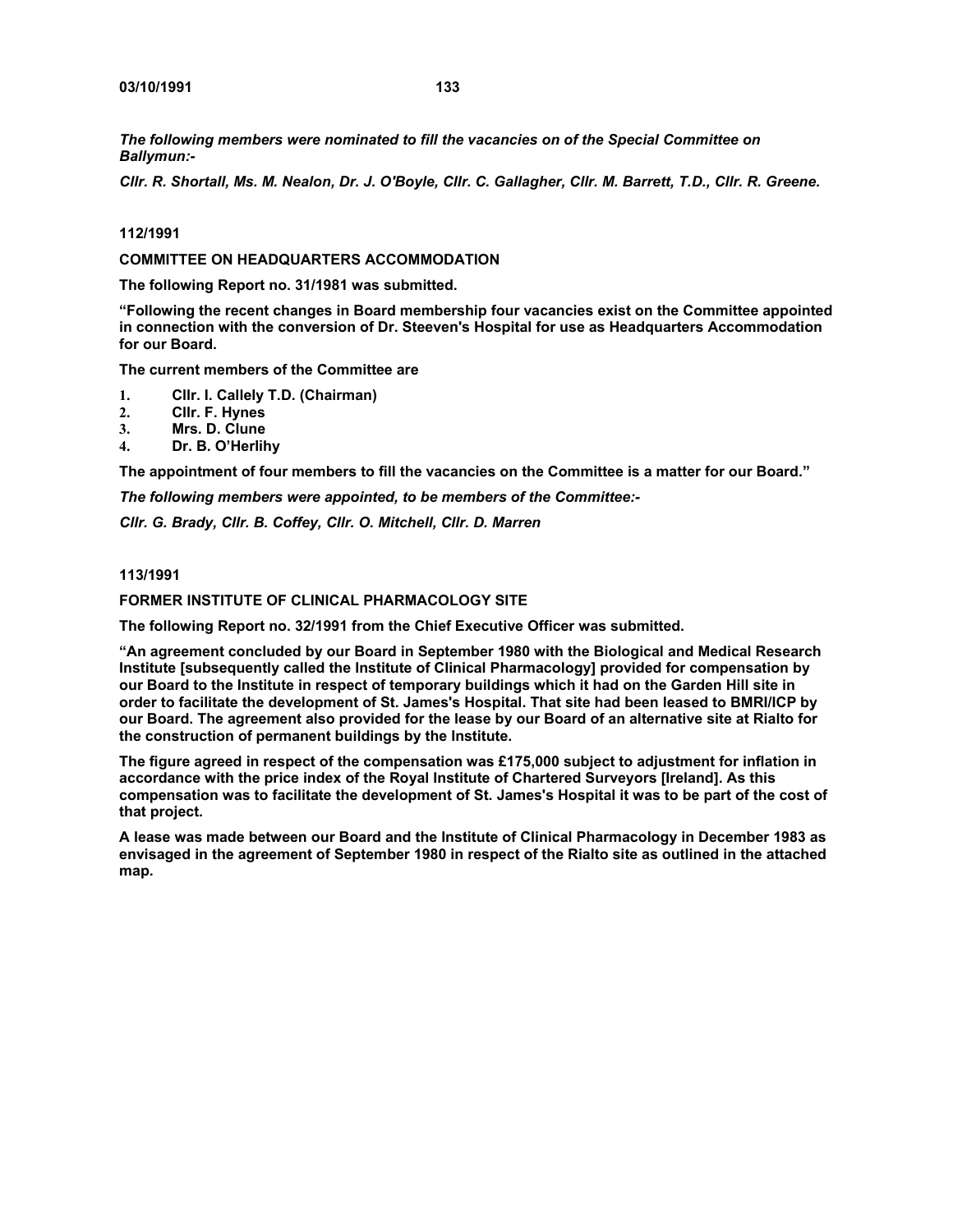**Discussions have taken place with representatives of St. James's Hospital Board resulting in a suggestion that if our Board transfers its interest in the Rialto site to St. James's Hospital Board then that Board will take full responsibility in negotiations with the Liquidator of the Institute of Clinical Pharmacology for any compensation that may be agreed as outstanding on foot of the agreement referred to in the first paragraph above.** 

**At the September meeting of our Board it was agreed in principle that the Rialto site on the St. James's Hospital campus should be the subject of a lease to St. James's Hospital Board on the same terms as those contained in the lease dated 15th April, 1974 relating to the main part of the hospital site. The Rialto site contains 0.8 acres and the only access to is is through the Rialto gate of St. James's Hospital and the adjoining hospital grounds. Consequently, the Estate Management Officer advises that it has no marketable commercial value as far as our Board is concerned.** 

**I recommend that our Board should now give its formal approval to proceed as outlined in the preceding paragraph."** 

*On a proposal by Cllr. Hynes, seconded by Cllr. Reilly, it was agreed to adopt the proposal contained in the Report.* 

# **114/1991**

#### **PROGRESS REPORTS FROM PROGRAMME COMMITTEES**

**1. Special Hospital Care Programme Committee** 

*On a proposal by Dr. O'Herlihy, seconded by Mrs. Bonar, it was agreed to adopt the report.*  **The following matters were dealt with in the report:-** 

- **[i] Election of Dr. B. O'Herlihy as Chairman of the Committee and of Cllr. T. Keenan as Vice-Chairman.**
- **[ii] Progress report on Mental Health Centre. Clondalkln.**
- **[iii] Appointment of Consultant in Psychiatry of Old Age at St. James's Hospital.**
- **[iv] North County Dublin Psychiatric Service**
- **[v] Report on services in Area no. 7.**
- **2. General Hospital Care Programme Committee**

*On a proposal by Cllr. Reilly, seconded by Cllr. Hynes, it was agreed to adopt the Report.* 

**The following matters were dealt with in the Report.** 

**[i] Election of Dr. R Corcoran as Chairman of the Committee and of Cllr. G. Brady as Vice-Chairman of the Committee.**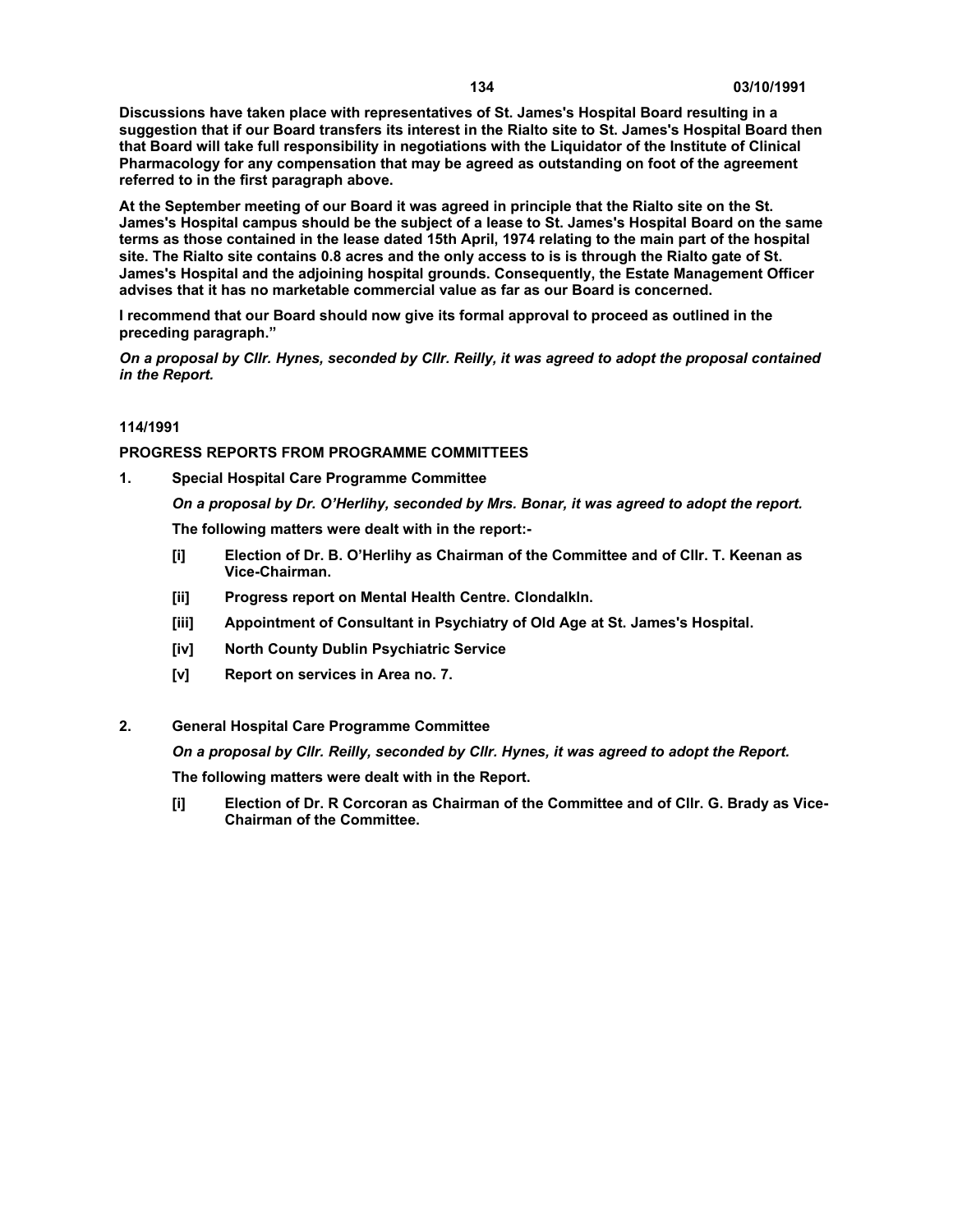- **[v] Progress report on the equipping of the new psychiatric unit at Naas General Hospital and on the filling of Consultant Physician posts.**
- **[v] Filling of Consultant E.N.T. Surgeon's post at James Connolly Memorial Hospital, Blanchardstown.**
- **[v] Dublin Accident & Emergency Hospital service.**
- **[v] Report on services in Bru Chaomhin.**
- **3. Community Care Programme Committee**

*On a proposal by Cllr. Reilly, seconded by Deputy Barrett, it was agreed to adopt the Report.* 

**The following matters were dealt with in the Report:-** 

- **[i] Election of Mrs. D. Clune as Chairman of the Committee and of Cllr. D. Marren as Vice-Chairman of the Committee.**
- **[ii] Filling of four vacancies in the General Medical Services Scheme.**
- **[iii] Allowance for carers of disabled persons.**
- **[iv] Draft Food Hygiene Regulations.**
- **[v] Report on services in Area 9 [Kildare].**

# **115/1991**

# **NOTICES OF MOTION**

**1. The following motion was proposed by Cllr. R. Greene:-** 

*"That the Eastern Health Board seek Counsel's opinion on the constitutionality of the proposed Health [Family Planning] BUI 1991"* 

*The motion was seconded by Mrs. Bonar and following a discussion to which Cllr. Greene, Deputy Briscoe, Deputy Roche, Dr. O'Herlihy, Mrs. Bonar, Cllr. Reilly, Deputy Durkan, Cllr. Hynes, Deputy Barrett and Dr. O'Boyle contributed the members agreed that the motion could be withdrawn.* 

**2. Cllr. K. Farrell indicated that be wished to re-submit for the November meeting the following motion which he had tabled:-** 

*"That this Board expresses its concern at the long wailing list for orthodontic treatment and calls for an adequately funded plan to clear this backlog over the next two years."* 

*The Chief Executive Officer informed the members that substantial progress had been made in the last two years in dealing with the waiting list of those seeking orthodontic treatment. The waiting list now stood at approx. 9,000, 17 of whom were in Ctategry 1,3,250 were in Category 2,2,500 were in Category 3 and 1,600 were in Category 4. Additional funding had been made*